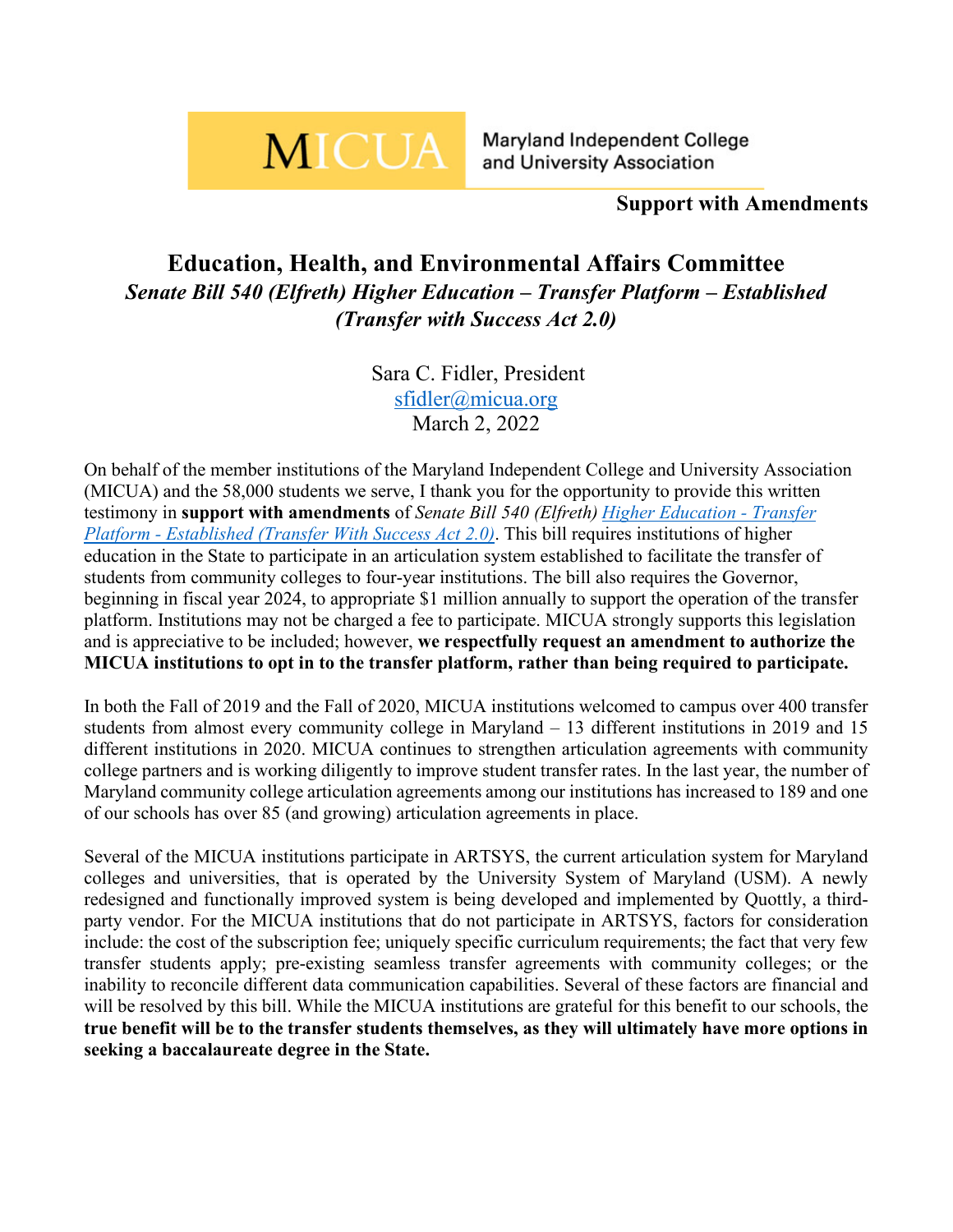In addition to participating in ARTSYS, MICUA institutions also support transfer students through our work on a planning grant from the Teagle and Arthur Vining Davis (AVD) Foundations to explore and improve transfer pathways to the liberal arts at private nonprofit institutions of higher education. Ten of the MICUA member institutions have partnered with all 16 community colleges in the State to design a comprehensive transfer consortium whose structure will ensure: ongoing communication about transferrelated concerns and solutions; systematic data collection, sharing, and dissemination to drive sustained, data-infused change; and the use of data to improve the transfer student experience and promote positive student success outcomes. Four workgroups – Simplicity, Success, Scholarly Pathways, and Security – have been formed, and their membership includes faculty and staff from the member institutions of both MICUA and the Maryland Association of Community Colleges (MACC). The charge of the workgroups is to ensure a seamless transition from community college to one of the participating MICUA institutions.

#### **Below please find an amendment that will authorize the MICUA institutions to opt in to the transfer platform rather than being required to participate.**

We appreciate the sponsors' commitment to making the transfer process as smooth as possible. An effective transfer platform will enable students to make informed decisions about their transfer options and help them find the academic program and institution most closely aligned with their goals. If you have any questions or would like additional information, please contact Angela Sherman, Vice President for Academic Affairs, [asherman@micua.org.](mailto:asherman@micua.org)

#### *For all of these reasons, MICUA requests a favorable with amendments report for Senate Bill 540.*